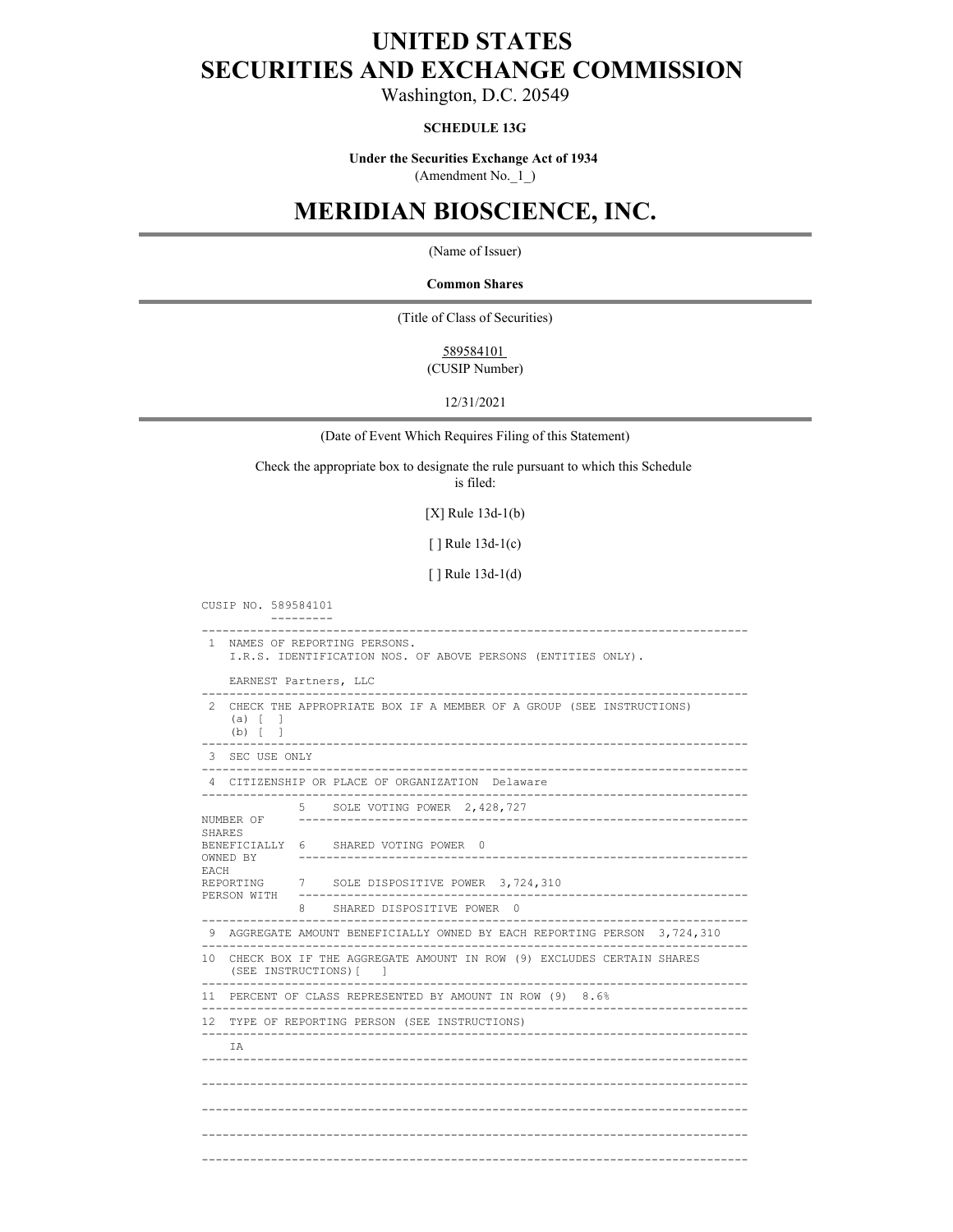#### Item 1 and 1 and 1 and 1 and 1 and 1 and 1 and 1 and 1 and 1 and 1 and 1 and 1 and 1 and 1 and 1 and 1 and 1 and 1 and 1 and 1 and 1 and 1 and 1 and 1 and 1 and 1 and 1 and 1 and 1 and 1 and 1 and 1 and 1 and 1 and 1 and 1

- (a) Name of Issuer MERIDIAN BIOSCIENCE, INC.
- (b) Address of Issuer's Principal Executive Offices 3471 RIVER HILLS DR, CINCINNATI, OH, 45244

Item 2

- (a) Name of Person Filing EARNEST Partners, LLC
- (b) Address of Principal Business Office or, if none, Residence 1180 Peachtree Street NE, Suite 2300, Atlanta, Georgia 30309
- (c) Citizenship Delaware
- (d) Title of Class of Securities Common Shares
- (e) CUSIP Number 589584101

Item 3. If this statement is filed pursuant to 13d-1(b) or 13d-2(b) or (c), check whether the person filing is a:

- (a) [ ] Broker or dealer registered under section 15 of the Act
- (b) [ ] Bank as defined in section 3(a)(6) of the Act
- (c) [ ] Insurance company as defined in section 3(a)(19) of the Act
- (d) [ ] Investment company registered under section 8 of the Investment Company Act of 1940
- (e)  $[X]$  An investment adviser in accordance with Rule 13d-1(b)(1)(ii)(E);
- (f) [ ] An employee benefit plan or endowment fund in accordance with Rule 13d-1(b)(1)(ii)(F);
- (g) [ ] A parent holding company or control person in accordance with Rule  $13d-1(b)$  (1)(ii)(G);
- (h) [ ] A savings associations as defined in Section 3(b) of the Federal Deposit Insurance Act (12 U.S.C. 1813);
- (i) [ ] A church plan that is excluded from the definition of an investment company under section 3(c)(14) of the Investment Company Act of 1940
- (i)  $\begin{bmatrix} 1 & \text{Group} \end{bmatrix}$  in accordance with Rule 13d-1(b)(1)(ii)(J).

Item 4. Ownership.

Provide the following information regarding the aggregate number and percentage of the class of securities of the issuer identified in Item 1.

- (a) Amount beneficially owned: 3,724,310
- (b) Percent of class: 8.6%
- (c) Number of shares as to which the person has:
	- (i) Sole power to vote or to direct the vote 2,428,727
	- (ii) Shared power to vote or to direct the vote 0
	- (iii) Sole power to dispose or to direct the disposition of 3,724,310
	- (iv) Shared power to dispose or to direct the disposition of 0

Item 5. Ownership of Five Percent or Less of a Class.

If this statement is being filed to report the fact that as of the date hereof the reporting person has ceased to be the beneficial owner of more than five percent of the class of securities, check the following: [ ]

Item 6. Ownership of More than Five Percent on Behalf of Another Person.

EARNEST Partners, LLC is filing as an investment adviser in accordance with 240.13d-1(b)(1)(ii)(E). No client interest relates to more than five percent of the class.

Item 7. Identification and Classification of the Subsidiary Which Acquired the Security Being Reported on by the Parent Holding Company.

Not Applicable

Item 8. Identification and Classification of Members of the Group.

Not Applicable